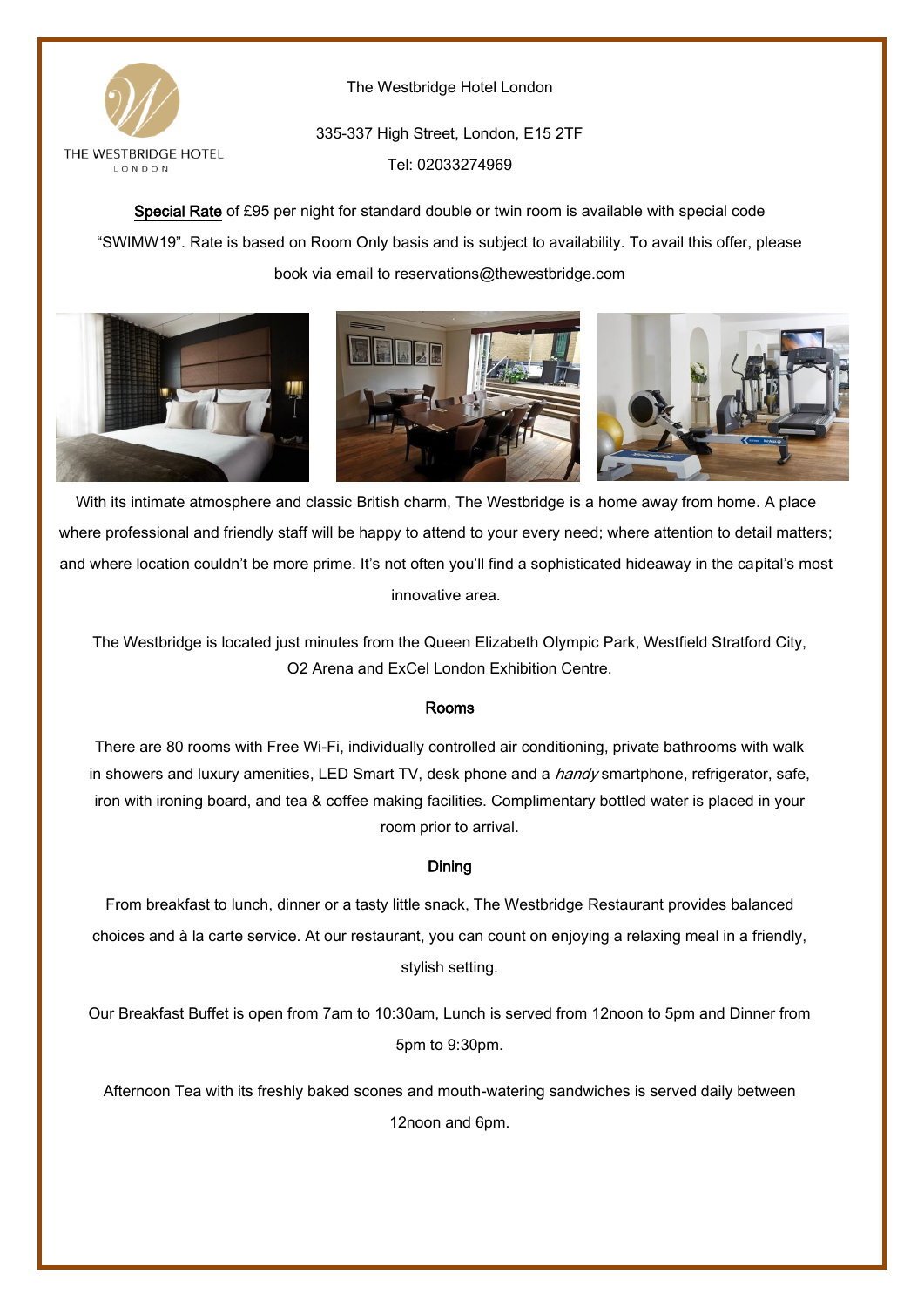

### Leisure

For many guests, a stay at The Westbridge won't be complete without an opportunity to unwind and stay fit in the contemporary, purpose built gym. Equipment includes cardiovascular and resistance machines, a large range of free weights and a multi-channel audio visual system, you can ensure a quick and convenient work out any time of the day. Complimentary for all guests, whether you're a hardened gym enthusiast or just looking for a chance to be active on a rainy London day, you'll find the facilities more than meet your requirements.

There are 2 changing rooms with showers available for your convenience. Fresh towels and drinking water provided at the Gym.

Exclusively for the use of guests staying at The Westbridge, the sumptuous Lounge exudes relaxation. Open 24 hours a day, 7 days a week, once inside, you won't want to leave behind the beautiful décor, comfortable seating and sheer coziness brought by the fully restored original fireplace. Spacious yet intimate, it provides the perfect setting for a cup of tea or simply an afternoon read. There is a wide selection of daily newspapers, magazines and books to keep guests occupied – from classics and bestsellers to children's books.

Hotel Courtyard offers the perfect balance of sun and shade during the summer months, and with an array of comfortable seating it really is a tranquil spot.